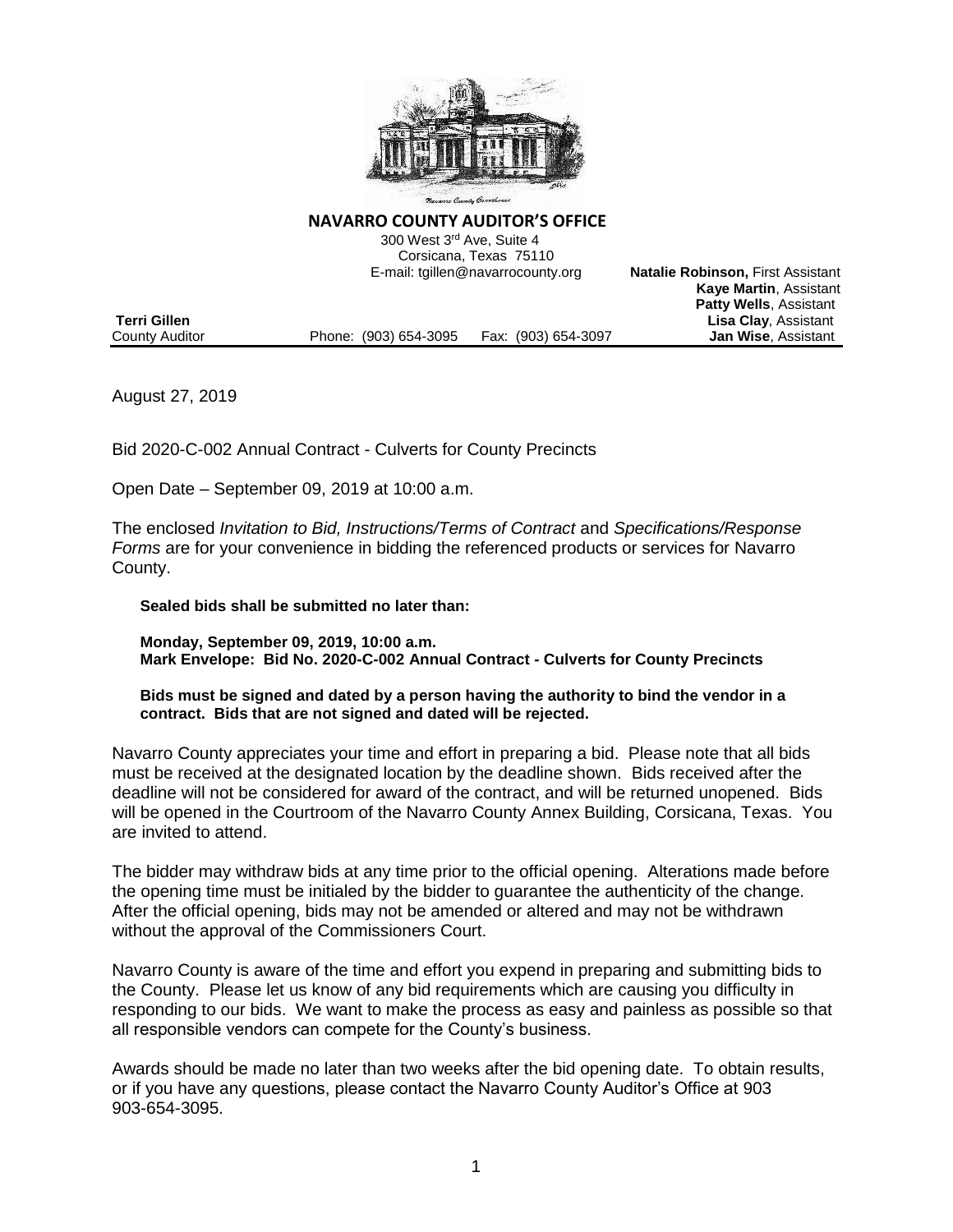By order of the Commissioners Court of Navarro County, Texas, sealed bids will be accepted for:

## **Annual Contract - Culverts for County Precincts**

Navarro County reserves the right to reject any or all bids for the products covered in this bid request and to waive any informalities or defects in the bidding and to accept such bids as it shall deem to be in the best interest of Navarro County.

**BIDS MUST BE SUBMITTED on the forms included for that purpose on pages 9-15**. Each bid should be signed by a person having the authority to bind the vendor in a contract, placed in a sealed envelope and marked clearly on the outside as shown below:

#### **Bids should be clearly marked** *- Bid No. 2020-C-002 Annual Contract - Culverts for County Precincts.*

BIDS SHOULD BE RETURNED TO the following address on or before **Monday, September 09, 2019, no later than 10:00 a.m.**

> Navarro County Auditor's Office Navarro County Courthouse 300 W 3rd Ave, Suite 4 Corsicana, Texas 75110

## *FACSIMILE TRANSMITTALS WILL NOT BE ACCEPTED*

*All bids must be received in the County Auditor's Office before the opening date and time.*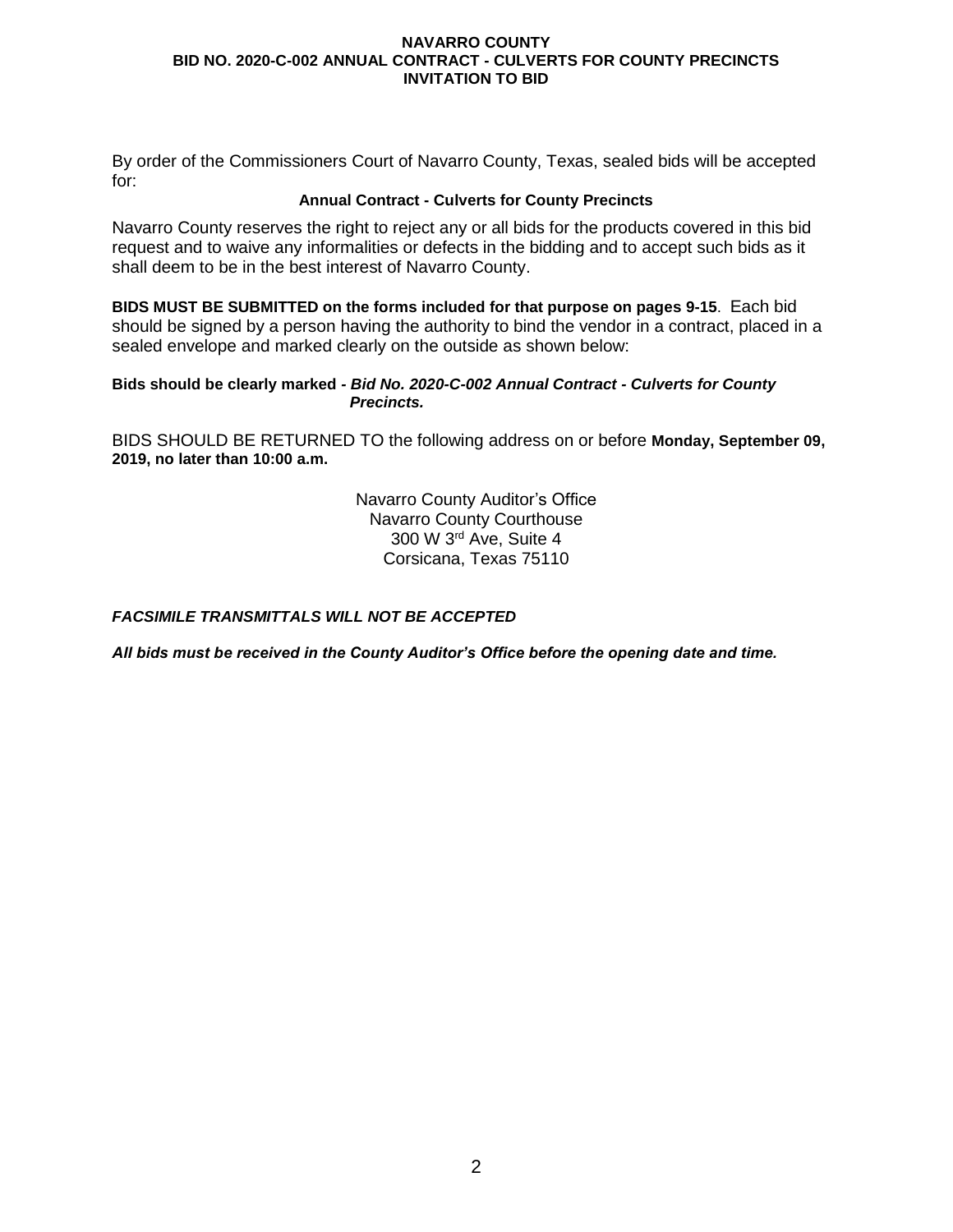Navarro County is requesting bids on Annual Contract(s) for Culverts for County Precincts. Bids must be submitted on the attached forms. By returning this bid with a price quote, vendors certify and agree that:

*Funding:* Funds for payment have been provided through the Navarro County budget approved by the Commissioners Court for the fiscal year ending September 30, 2020.

*Late Bids:* Bids received in the County Auditor's Office after the submission deadline will be considered void and unacceptable. Navarro County is not responsible for lateness or nondelivery of mail, carrier, etc., and the date/time stamp of the County Auditor's Office shall be the official time of receipt.

*Altering Bids:* Bids cannot be altered or amended after the submission deadline. Any interlineation, alteration or erasure made before the opening time must be initialed by the signer of the bid, guaranteeing authenticity.

*Withdrawal of Bid:* A bid may not be withdrawn or canceled by the bidder without the permission of the County for a period of ninety (90) days following the date designated for the receipt of bids, and bidder so agrees upon submittal of their bid.

*Sales Tax:* Navarro County is exempt, by law, from payment of Texas Sales Tax and Federal Excise Tax.

*Contract:* This bid, when properly accepted by Navarro County, shall constitute a contract equally binding between the successful bidder and Navarro County. No different or additional terms will become a part of this contract with the exception of change orders.

*Change Orders:* No oral statement of any person shall modify or otherwise change, or affect, the terms, conditions or specifications stated in the resulting contract. The Navarro County Auditor will make all change orders to the contract in writing.

*Delivery:* All delivery and freight charges (FOB Navarro County Courthouse) are to be included in the bid price.

*Conflict of Interest:* No public official shall have interest in this contract, in accordance with *Vernon's Texas Codes Annotated, Local Government Code*, Title 5, Subtitle C, Chapter 171.

*Ethics:* The bidder shall not offer or accept gifts or anything of value nor enter into any business arrangement with any employee, official or agent of Navarro County.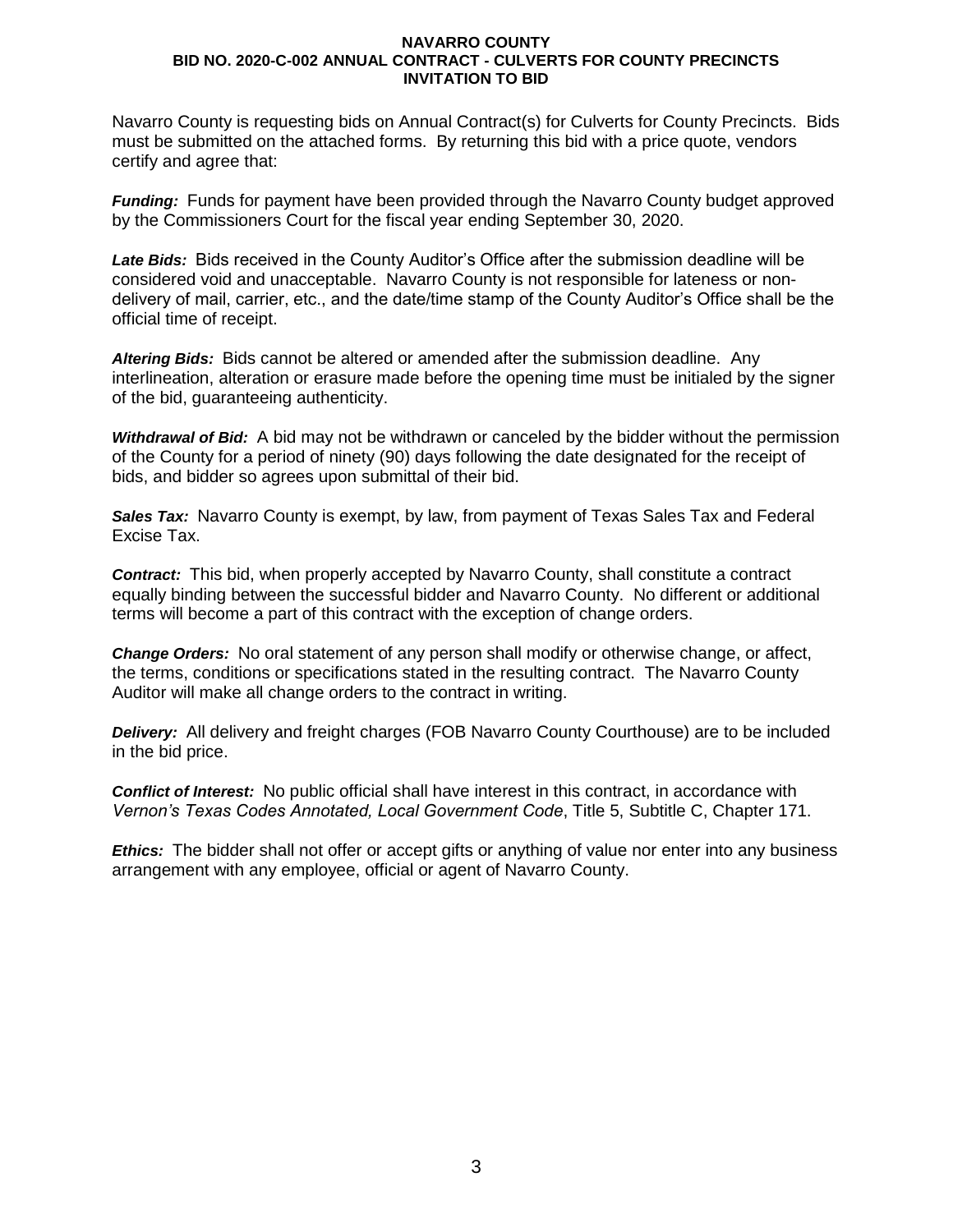*Exceptions/Substitutions:* All bids meeting the intent of this invitation to bid will be considered for award. Bidders taking exception to the specifications, or offering substitutions, shall state these exceptions in the section provided or by attachment as part of this bid. The absence of such a list shall indicate that the bidder has not taken exceptions and shall hold the bidder responsible to perform in strict accordance with the specifications of the invitation. The Navarro County Commissioners Court reserves the right to accept any and all or none of the exception(s)/substitution(s) deemed to be in the best interest of the County.

*Addenda:* Any interpretations, corrections or changes to this *Invitation to Bid* and *Specifications* will be made by addenda. Sole issuing authority of addenda shall be vested in the Navarro County Auditor. Addenda will be mailed to all that are known to have received a copy of this *Invitation to Bid*. Bidders shall acknowledge receipt of all addenda.

*Bids must comply* with all Federal, State, county and local laws concerning these type purchases.

*Davis-Bacon and Related Acts:* Attention is called to the fact that not less than the federally determined prevailing (Davis-Bacon and Related Acts) wage rate, as issued by the Texas Department of Housing and Community Affairs and contained in the contract documents, must be paid on this project. In addition, the successful bidder must ensure that employees and applicants for employment are not discriminated against because of race, color, religion, sex, age or national origin.

*Design, Strength, Quality* of materials must conform to most recent International Building Code.

*Minimum Standards for Responsible Prospective Bidders:* A prospective bidder must affirmatively demonstrate their responsibility and meet the following requirements:

- 1. Have adequate financial resources, or the ability to obtain such resources as required;
- 2. Be able to comply with the required or proposed delivery schedule;
- 3. Have a satisfactory record of performance;
- 4. Have a satisfactory record of integrity and ethics, and;
- 5. Be otherwise qualified and eligible to receive an award.

Navarro County may request representation and other information sufficient to determine the bidder's ability to meet these minimum requirements listed above.

*References:* Navarro County requests bidders to supply a list of at least three (3) references where like products have been sold by their company. Include name of reference, address, telephone number and name of representative.

*Bidder Shall Provide,* with this bid response, all documentation required by this *Invitation to Bid*. Failure to provide this information may result in rejection of your bid.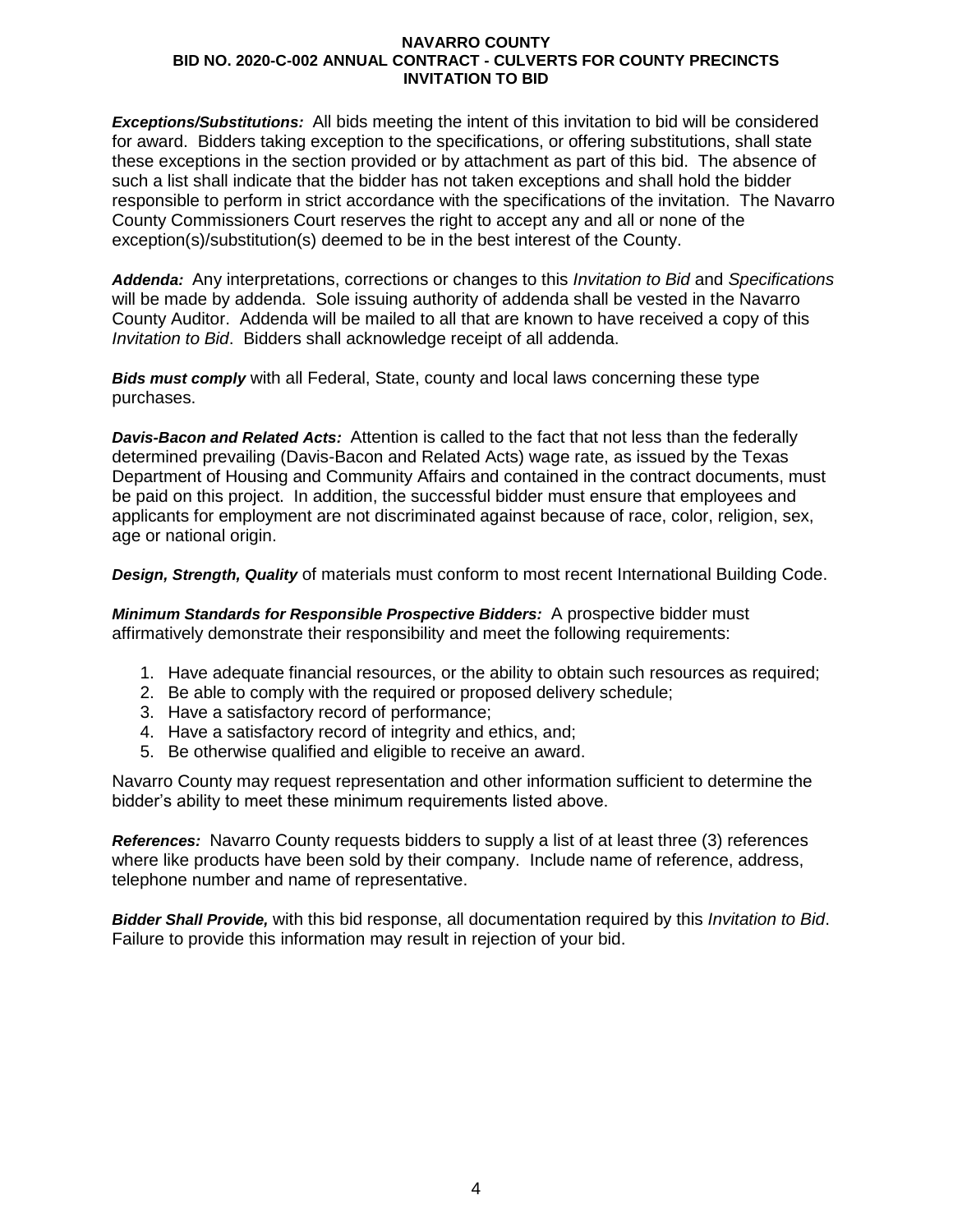*Successful Bidder Shall* defend, indemnify and save harmless Navarro County and all its officers, agents and employees from all suits, actions or other claims of any character, name and description brought for or on account of any injuries or damages received or sustained by any person, persons or property on account of any negligent act or fault of the successful bidder, or of any agent, employee, subcontractor or supplier in the execution of, or performance under, any contract which may result from bid award. Successful bidder indemnifies and will indemnify and save harmless Navarro County from liability, claim or demand on their part, agents, servants, customers and/or employees whether such liability, claim or demand arise from or happening upon or in any of the halls, elevators, entrances, stairways or approaches of or to the facilities within which the occupied premises are located. Successful bidder shall pay any judgment with costs which may be obtained against Navarro County growing out of such injury or damages.

*Insurance Requirements:* Any vendor that conducts business with Navarro County, whether it is for goods and/or services, must maintain lawful workers' compensation requirements and adequate liability limitations.

Within ten (10) days after contract award and prior to the commencement of any work or delivery, the County requires the successful vendor(s) to submit, to the County Auditor's Office, verification of the following coverages, showing Navarro County as the certificate holder with coverage dates inclusive to that of the contract award:

- a. *Workers' Compensation Coverage* meeting the acceptable requirements as established by the Texas Workers' Compensation Ace, Title 5, Subtitle A, Texas Labor Code; and
- b. *General Liability Insurance* meeting the following limits **\$1,000,000 per occurrence/ aggregate,** including products and completed operations coverage.

Vendors and/or their freight contractors must be prepared to show coverage verification prior to entering upon Navarro County Premises.

Failure to comply with lawful requirements or adequate liability requirements may result in delay of payments and/or cancellation of the contract.

*Termination of Contract:* This contract shall remain in effect until contract expires, delivery and acceptance of products and/or performance of services ordered or terminated by either party with thirty (30) days written notice prior to any cancellation. The successful bidder must state therein the reasons for such cancellation. Navarro County reserves the right to award canceled contract to the next lowest and best bidder as it deems to be in the best interest of the County.

*Termination for Default:* Navarro County reserves the right to terminate the contract for default if Contractor/Bidder breaches any of the terms therein, including warranties of Contractor/Bidder or if the Contractor/Bidder becomes insolvent or commits acts of bankruptcy. Such right of termination is in addition to and not in lieu of any other remedies which Navarro County may have in law or equity. Default may be construed as, but not limited to, failure to deliver the proper goods and/or services within the proper amount of time, and/or to properly perform any and all services required to Navarro County's satisfactions and/or to meet all other obligations and requirements. Navarro County may terminate the contract without cause upon thirty (30) days written notice.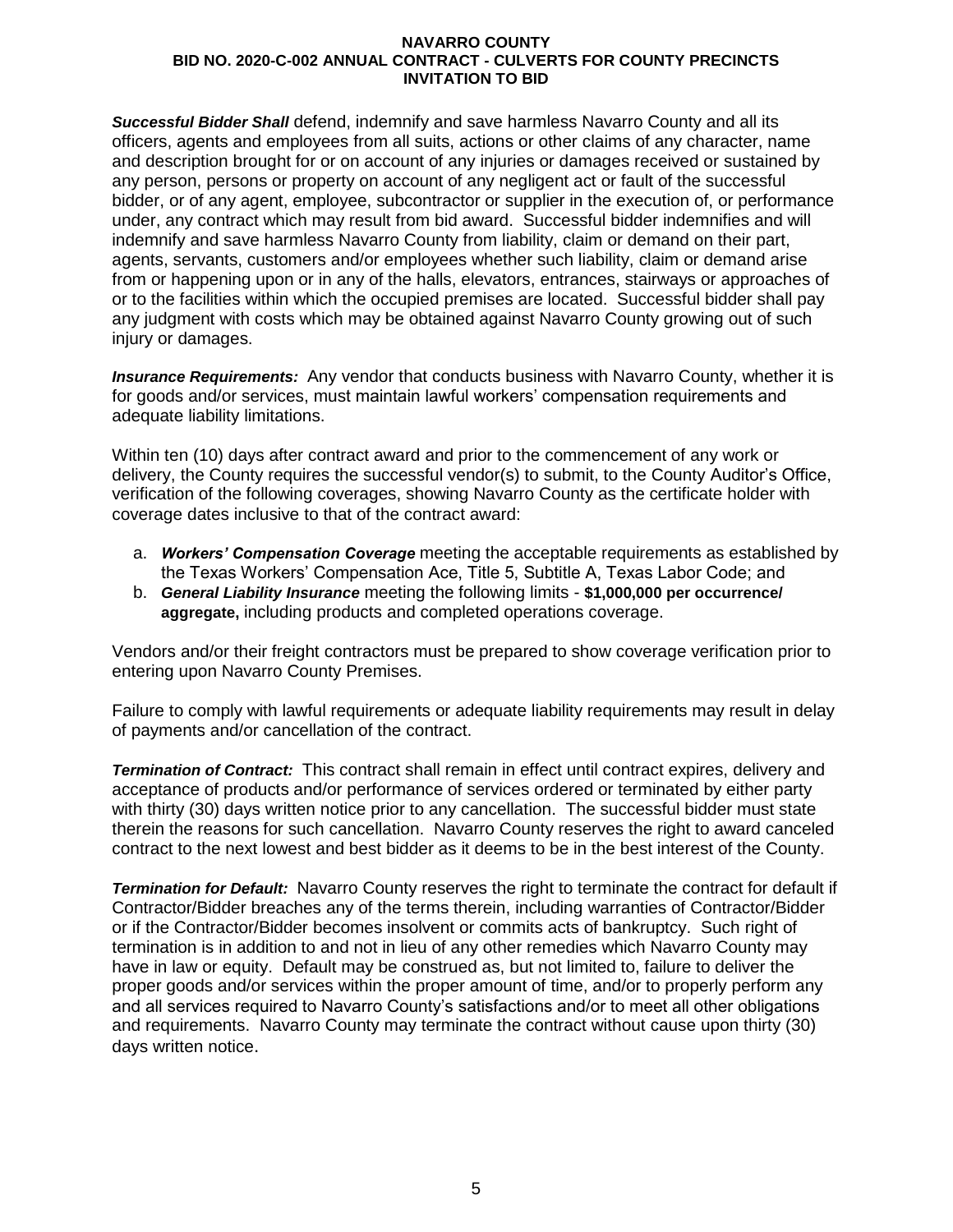*Notice:* Any notice provided by this bid (or required by law) to be given to the successful bidder by Navarro County shall be conclusively deemed to have been given and received on the next day after such written notice has been deposited in the mail in Corsicana, Texas, by Registered or Certified Mail with sufficient postage affixed thereto, provided this shall not prevent the giving of actual notice in any other manner.

*Purchase Order:* A purchase order will be generated by Navarro County to the successful bidder. The purchase order number must appear on all itemized invoices and packing slips. Navarro County will not be held responsible for any orders placed/delivered without a valid current purchase order number.

*Packing Slips* or other suitable shipping documents shall accompany each shipment and shall show: (a) name and address of successful bidder, (b) delivery location, (c) Navarro County purchase order number and (d) descriptive information as to the terms(s) delivered, including description, quantity, number of containers, etc.

*Invoices* Payment will be made from original vendor invoices only. Shipping documents will be considered informational only and will be held until an invoice is received. The County does not pay from monthly statements. Invoices shall show all information as stated above and mailed directly to the Navarro County Auditor's Office, 300 W 3<sup>rd</sup> Ave, Suite 4, Corsicana, TX 75110.

**Payment** will be made upon receipt and acceptance, by the County, of the items ordered in accordance with the State of Texas "Prompt Payment Act", Article 610f, V.T.C.S. Successful bidder is required to pay subcontractors within ten (10) days.

*Items* supplied under this contract will be subject to the County's approval. Items found defective or not meeting specifications shall be picked up and replaced by the successful bidder at no expense to the County. If an item is not picked up within one (1) week after notification, the item will become a donation to the County for disposition.

*Samples:* When requested, samples shall be furnished free of expense to the County.

*Testing***:** Navarro County reserves the right to test equipment, supplies, material and goods proposed for quality, compliance with specifications and ability to meet the needs of the user. Demonstration units must be available for review.

*Warranty:* Contractor/Bidder shall furnish all data pertinent to warranties or guarantees which may apply. Contractor/Bidder may not limit or exclude any implied warranties. Contractor/Bidder warrants that product sold to the County shall conform to the standards established by the U.S. Department of Labor under the Occupational Safety and Health Act of 1970. In the event product does not conform to OSHA Standards, where applicable, Navarro County may return the product for correction or replacement at the Contractor's/Bidder's expense. If Contractor/Bidder fails to make the appropriate correction within a reasonable time, Navarro County may correct at the Contractor's/Bidder's expense.

*Remedies:* The successful bidder and Navarro County agree that both parties have all rights, duties and remedies available as stated in the Uniform Commercial Code.

*Venue:* This agreement will be governed and construed according to the laws of the State of Texas. This agreement is performable in Navarro County, Texas.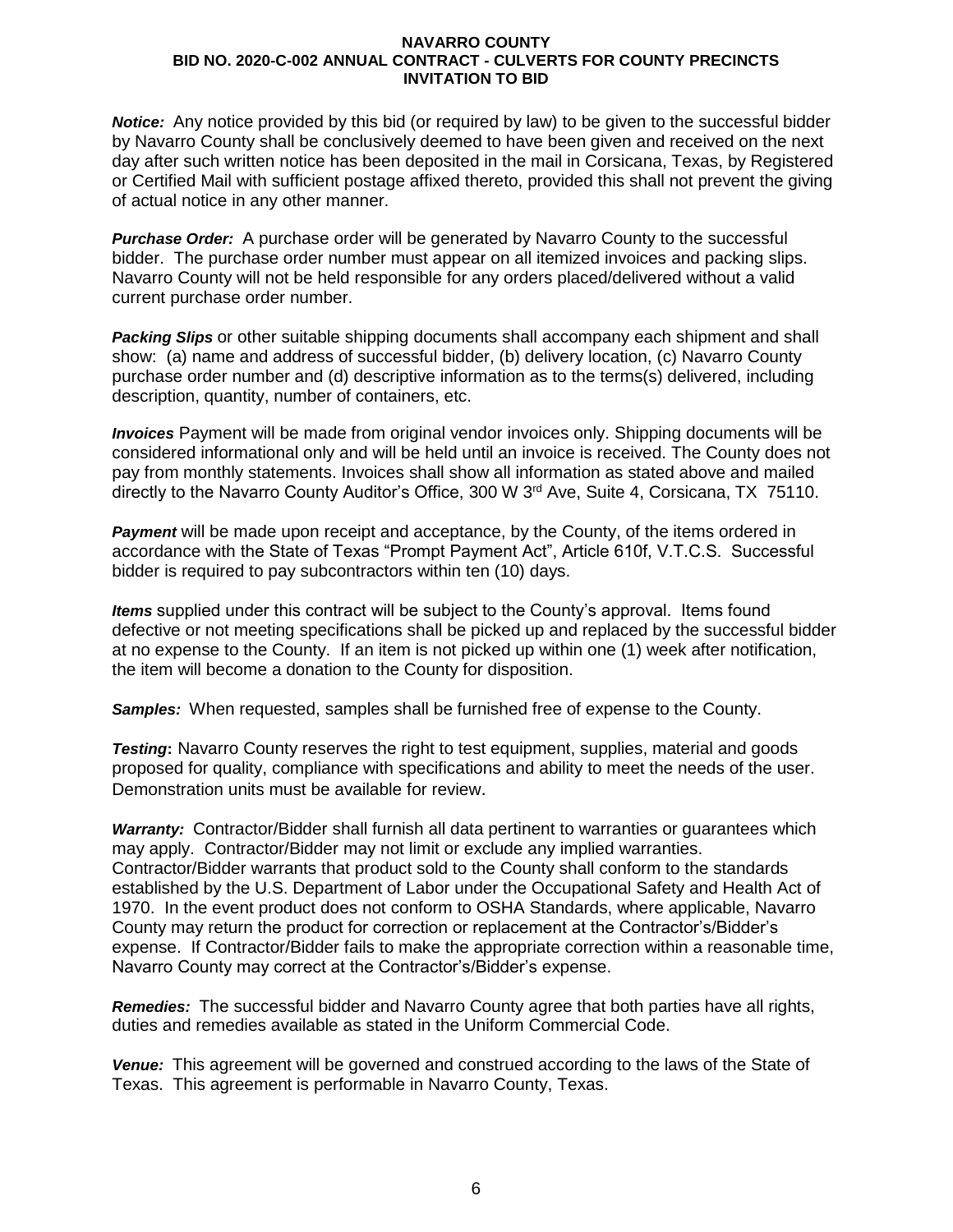*Assignment:* The successful bidder shall not sell, assign, transfer or convey this contract, in whole or in part, without the prior written consent of Navarro County.

*Silence of Specification:* The apparent silence of these specifications as to any detail or to the apparent omission of a detailed description concerning any point, shall be regarded as meaning that only the best commercial practices are to prevail. All interpretations of these specifications shall be made on the basis of this statement.

*Governmental Entities* within Navarro County utilizing inter-governmental contracts with Navarro County will be eligible, but not obligated, to purchase culverts under the contract(s) awarded as a result of this solicitation. All purchases by governmental entities other than Navarro County will be billed directly to that governmental entity and paid by that governmental entity. Navarro County will not be responsible for another governmental entity's debts.

*Navarro County reserves the right* to make purchases from State Government Contracts or other vendors to meet County needs.

*Any Questions* concerning this *Invitation to Bid* and *Specifications* should be directed to the Navarro County Auditor's Office at 903-654-3095.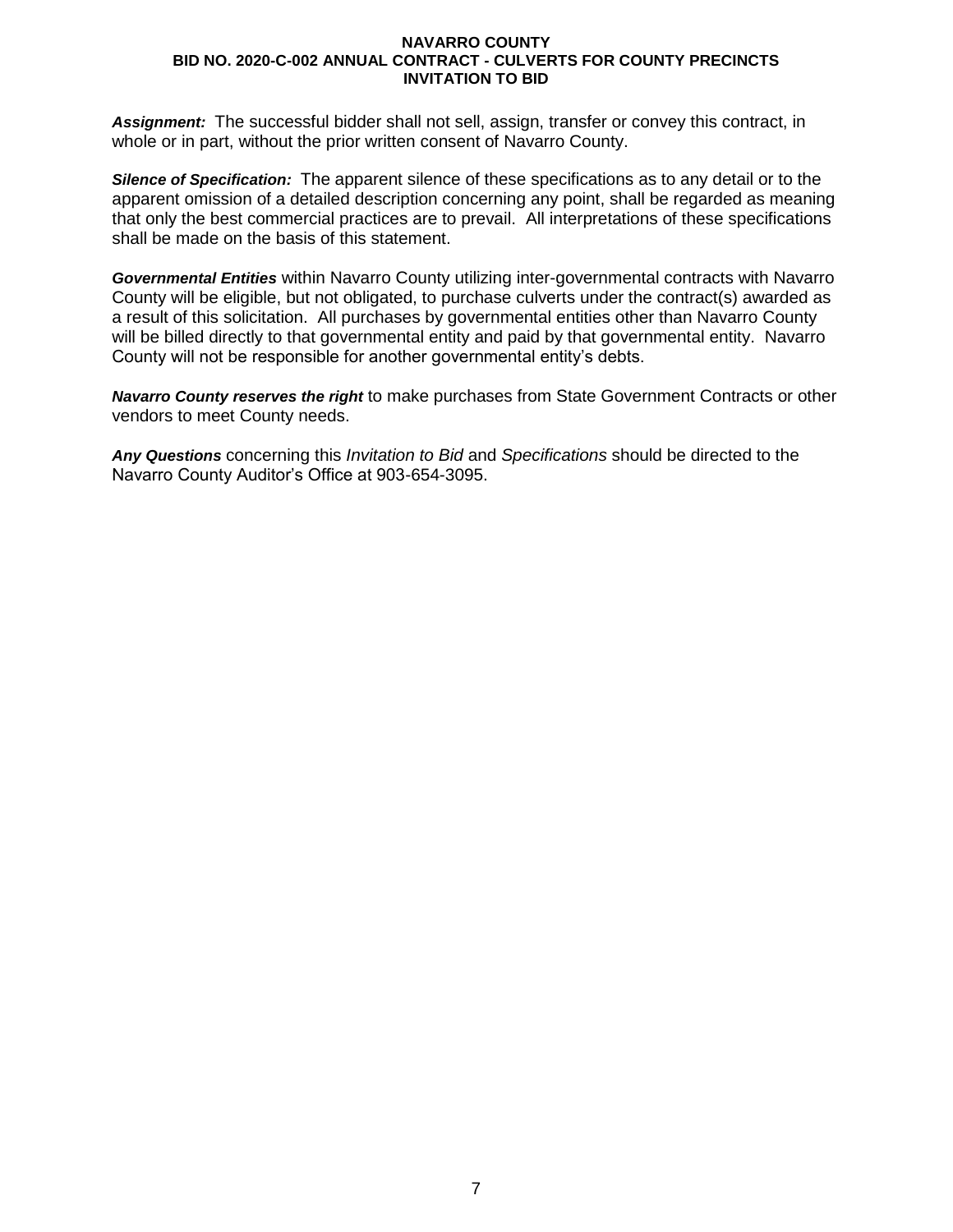Navarro County is requesting bids for an **Annual Contract - Culverts for County Precincts** as described in the following specifications. The contract period will be for twelve (12) months effective October 1, 2019 through September 30, 2020.

The successful bidder(s) may request a price change, in conjunction with a manufacturer's price change, by presenting to the Navarro County Auditor written evidence to support the price change. However, no price adjustments will be authorized for the first ninety (90) days from the date of contract award. The price change will be effective subsequent to approval by the Commissioners court and may not be retroactive.

All prices quoted in this contract will include all delivery costs, and freight to various locations (County Barns and/or job site) within Navarro County, according to the instructions of the Commissioner at the time the order is made. It is the responsibility of the contractor to deliver the product by owned or contracted means. County Barns are located at the following:

Pct 1 Barn - West Highway 22, Corsicana, Texas Pct 2 Barn - East Highway 31, Kerens, Texas Pct 3 Barn - West Highway 31, Dawson, Texas Pct 3 Barn - South Austin Ave, Richland, Texas Pct 4 Barn - Blooming Grove, Texas

Time of delivery, if delivered, must be coordinated with the Commissioner or his/her employee so that they can oversee the delivery.

The size and gauge of respective types of culverts being sought under this contract are outline on the attached Bidder's Response Form.

Diameters, as shown, must be measured by the *inside diameter* of the pipe.

All pipe ends will be finished and ground smooth, then regalvanized with cold galvanizing compound or recorrugated ends will be furnished, dependent on the preference of the Commissioner.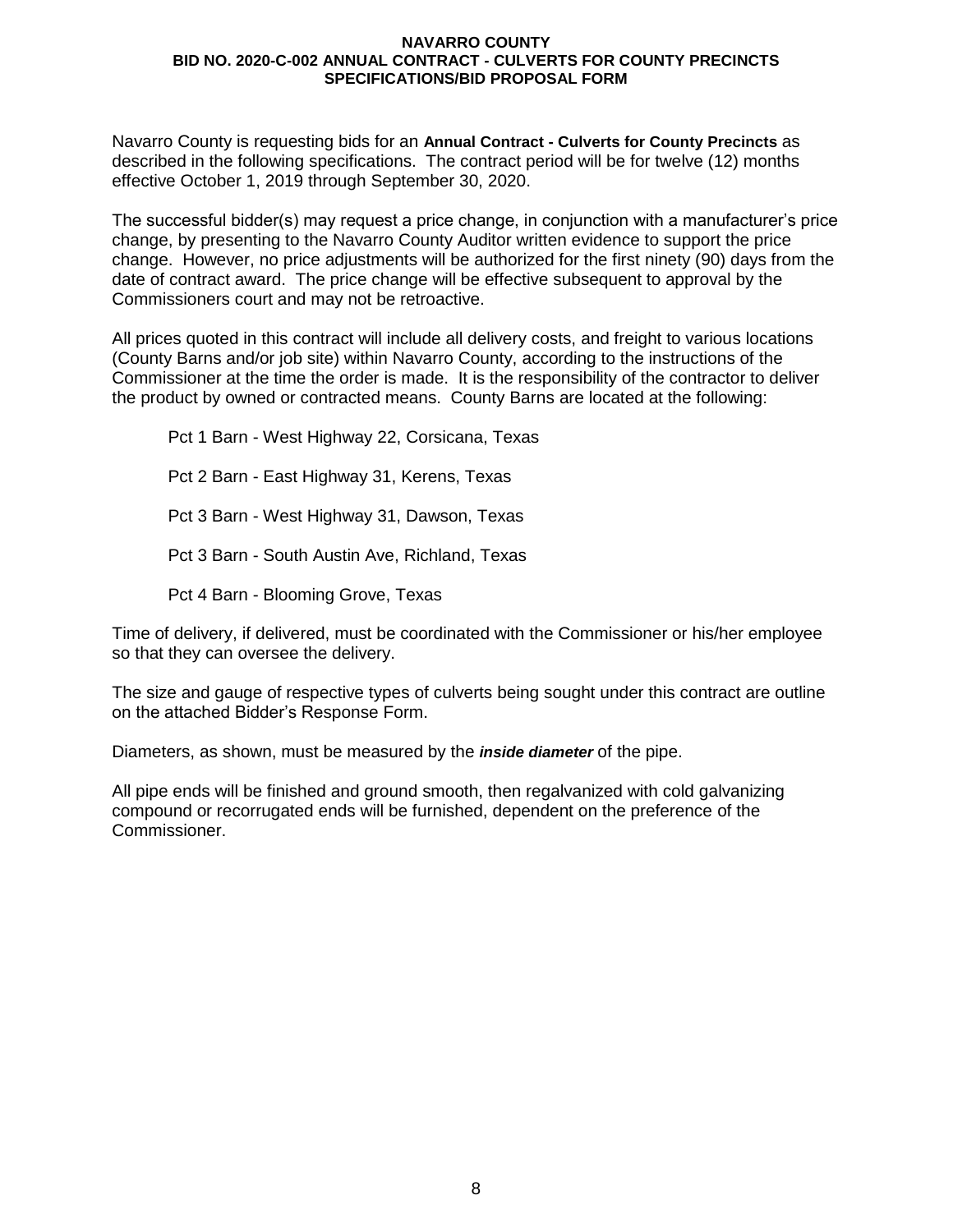| <b>FIRM SUBMITTING BID</b>                  |         | <b>FEDERAL ID NUMBER</b> |
|---------------------------------------------|---------|--------------------------|
|                                             |         |                          |
|                                             |         |                          |
|                                             |         |                          |
| <b>ADDRESS</b>                              |         |                          |
|                                             |         |                          |
|                                             |         |                          |
|                                             |         |                          |
| CITY, STATE, ZIP                            |         |                          |
|                                             |         |                          |
|                                             |         |                          |
|                                             |         |                          |
| NAME AND TITLE OF INDIVIDUAL SUBMITTING BID |         |                          |
|                                             |         |                          |
|                                             |         |                          |
|                                             |         |                          |
| <b>TELEPHONE NO.</b>                        | FAX NO. | E-MAIL                   |
|                                             |         |                          |
|                                             |         |                          |
|                                             |         |                          |
| SIGNATURE OF AUTHORIZED REPRESENTATIVE      |         | <b>DATE</b>              |
|                                             |         |                          |
|                                             |         |                          |

Having read and understood the instructions to Bidders and Specifications, we submit the following bid: **(all prices quoted FOB County Barn or job site)**

> **DIAMETER PRICE**  12" 15" 18" 24" 30" 36" 42" **3" X 1" Corrugation - 14 Gauge** 48" 60" 72" 96"

**2.66" X ½" Corrugation - 16 Gauge**

Delivery from time of order: \_\_\_\_\_\_\_\_\_\_\_\_\_\_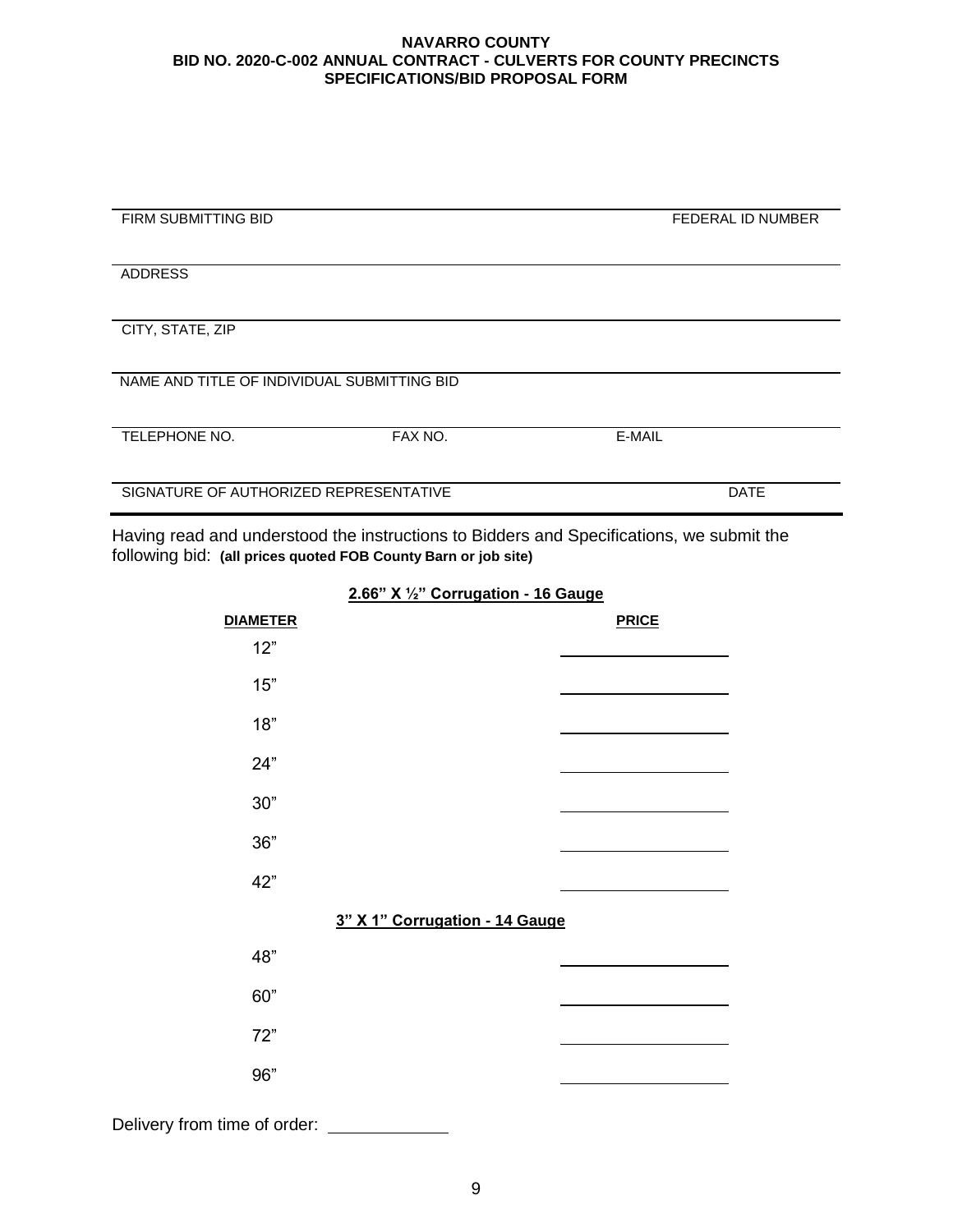| FIRM SUBMITTING BID                     |     |  |     |                                                    |     | FEDERAL ID NUMBER |
|-----------------------------------------|-----|--|-----|----------------------------------------------------|-----|-------------------|
| <b>DMP BANDS</b>                        |     |  |     |                                                    |     |                   |
| 12"                                     | 18" |  | 30" |                                                    | 42" |                   |
| 15"                                     | 24" |  | 36" |                                                    | 48" |                   |
|                                         |     |  |     |                                                    |     |                   |
|                                         |     |  |     | 2 PC End Sections 6:1 Slope With Channel and Angle |     |                   |
|                                         |     |  |     |                                                    |     |                   |
| 12" pair with $2 - 12$ " bands included |     |  |     |                                                    |     |                   |
| 15" pair with $2 - 15$ " bands included |     |  |     |                                                    |     |                   |
| 18" pair with $2 - 18$ " bands included |     |  |     |                                                    |     |                   |
| 24" pair with $2 - 24$ " bands included |     |  |     |                                                    |     |                   |
| 30" pair with $2 - 30$ " bands included |     |  |     |                                                    |     |                   |
| 36" pair with $2 - 36$ " bands included |     |  |     |                                                    |     |                   |

Delivery from time of order: \_\_\_\_\_\_\_\_\_\_\_\_\_

All pipe ends will be finished and ground smooth, then regalvanized with cold galvanizing compound or recorrugated ends will be furnished, dependent on the preference of the Commissioner. If unable to meet these requirements please provide explanation and sample.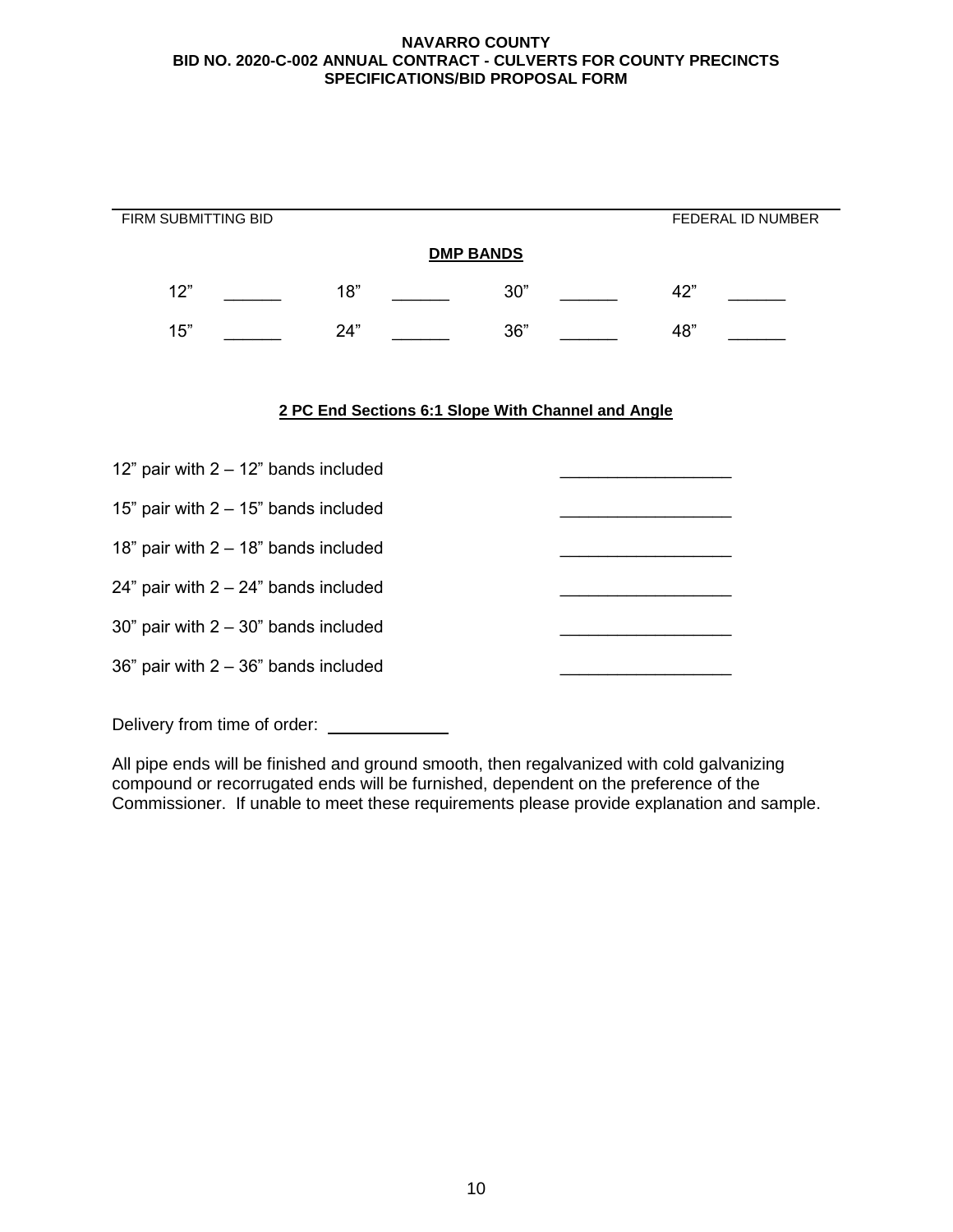## **BID PROPOSAL AFFIDAVIT**

The undersigned certifies that the bid prices in this proposal have been carefully reviewed and are submitted as correct and final. He further certifies that the bidder agrees to furnish any and/or all items upon which prices are extended at the price(s) offered, and upon the conditions contained in the specifications of the Invitation to Bid. The period of acceptance of this bid proposal will be thirty (30) calendar days from the date of the bid opening.

# STATE OF TEXAS § COUNTY OF NAVARRO §

| BEFORE ME, the undersigned authority, a Notary Public in and for the State of Texas, on this                    |                |
|-----------------------------------------------------------------------------------------------------------------|----------------|
| day personally appeared _________                                                                               | , who, after   |
| being duly sworn, did depose and say: "I,                                                                       | ___, am a duly |
| authorized officer or agent for a state of the state of the state of the state of the state of the state of the | , and have     |
| been authorized to execute the foregoing bid proposal on their behalf. I hereby certify that the                |                |
| foregoing proposal has not been prepared in collusion with any other bidder or other person or                  |                |
| persons engaged in the same line of business prior to the official opening of this bid. Further, I              |                |
| certify that the bidder is not now, nor has he been for the past six (6) months, directly or                    |                |
| indirectly concerned in any pool or agreement or combination, to control the price of the                       |                |
| services or materials bid on, or to influence any person or persons to bid or not to bid thereon.               |                |

Name and Address of Bidder:

Telephone:

By: Title:

(Type of Print Name)

Signature:

SUBSCRIBED AND SWORN to before me by the above named on this the day of

 $\overline{\phantom{a}}$ , 20  $\overline{\phantom{a}}$ .

Notary Public in and for the State of Texas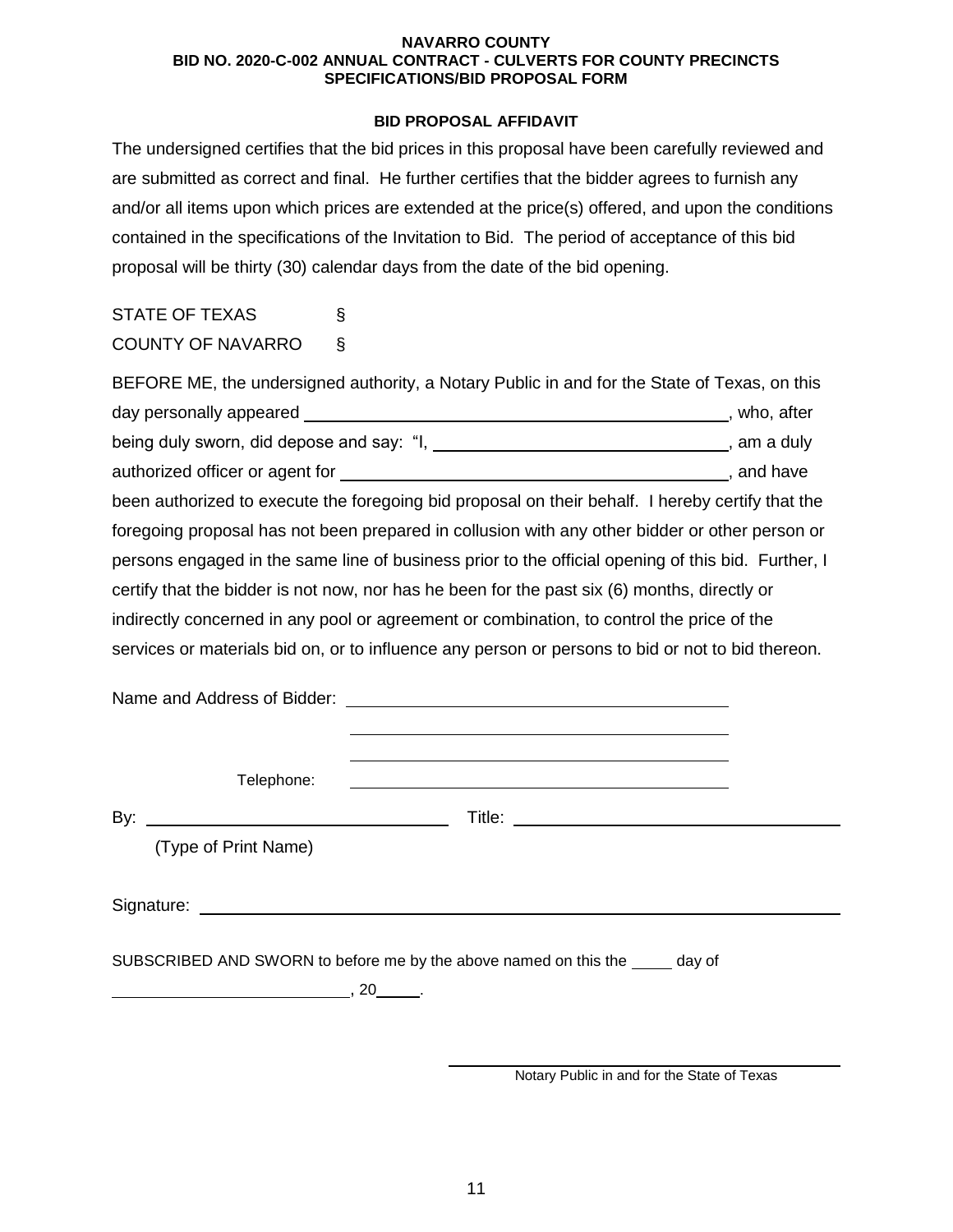# **VENDOR REFERENCES**

| proposal. This form must be returned with your proposal. | Please list three (3) references of current customers who can verify the quality of service your<br>company provides. The County prefers customers of similar size and scope of work to this |  |  |
|----------------------------------------------------------|----------------------------------------------------------------------------------------------------------------------------------------------------------------------------------------------|--|--|
|                                                          | <b>REFERENCE 1</b>                                                                                                                                                                           |  |  |
|                                                          |                                                                                                                                                                                              |  |  |
| Address:                                                 |                                                                                                                                                                                              |  |  |
|                                                          |                                                                                                                                                                                              |  |  |
|                                                          |                                                                                                                                                                                              |  |  |
| Contract Period: ______________________                  |                                                                                                                                                                                              |  |  |
|                                                          | <b>REFERENCE 2</b>                                                                                                                                                                           |  |  |
|                                                          |                                                                                                                                                                                              |  |  |
| Address:                                                 | <u> 1989 - Johann Stoff, amerikansk politiker (d. 1989)</u>                                                                                                                                  |  |  |
|                                                          |                                                                                                                                                                                              |  |  |
|                                                          |                                                                                                                                                                                              |  |  |
| Contract Period: ____________________                    |                                                                                                                                                                                              |  |  |
|                                                          | <b>REFERENCE 3</b>                                                                                                                                                                           |  |  |
|                                                          |                                                                                                                                                                                              |  |  |
| Address:                                                 |                                                                                                                                                                                              |  |  |
|                                                          |                                                                                                                                                                                              |  |  |
|                                                          |                                                                                                                                                                                              |  |  |
| Contract Period: _____________________                   |                                                                                                                                                                                              |  |  |
|                                                          |                                                                                                                                                                                              |  |  |

Company Name: \_\_\_\_\_\_\_\_\_\_\_\_\_\_\_\_\_\_\_\_\_\_\_\_\_\_\_\_\_\_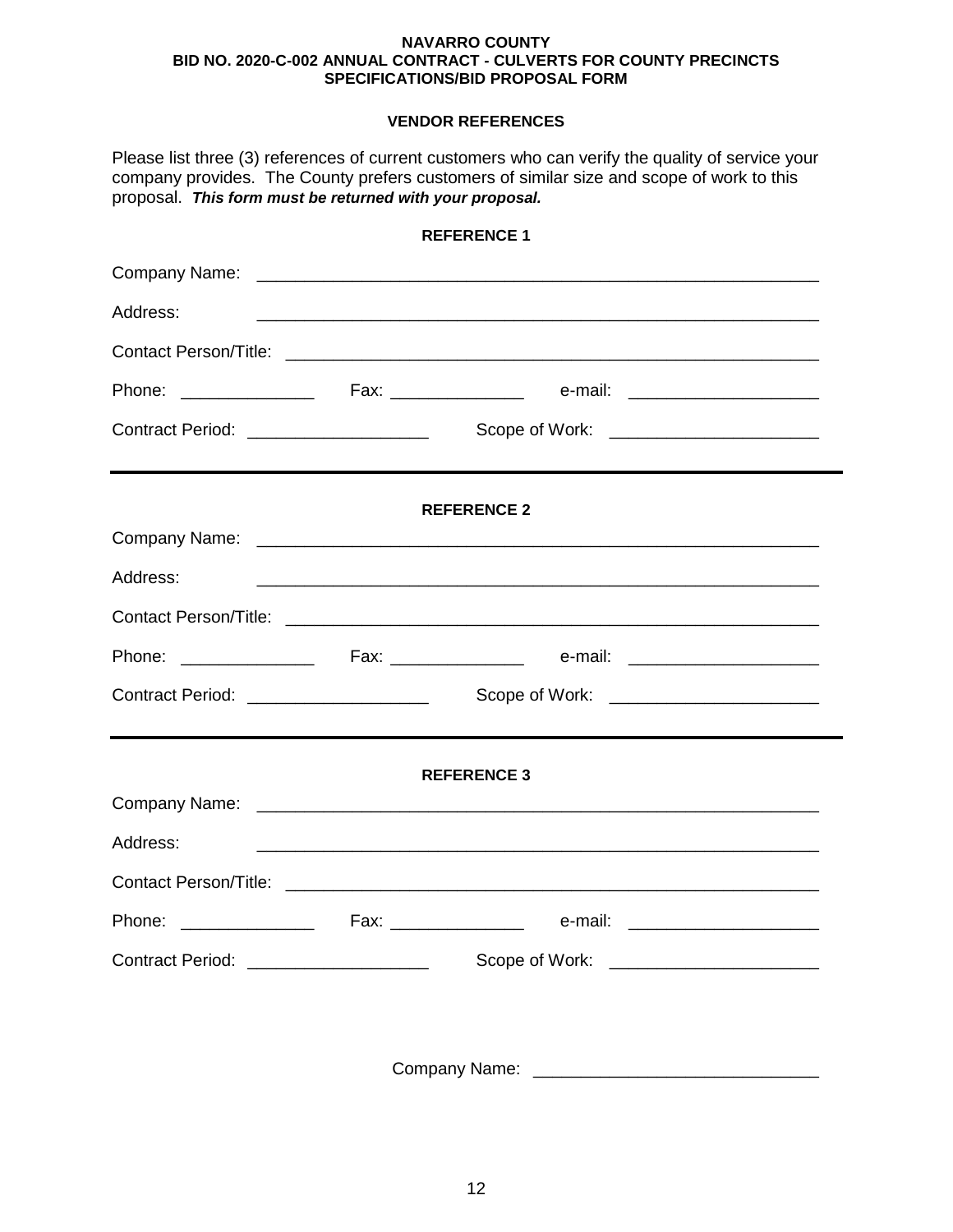| CONFLICT OF INTEREST QUESTIONNAIRE<br>For vendor or other person doing business with local governmental entity                                                                                                                                                                                                                                                                                                        | FORM CIQ        |  |  |  |
|-----------------------------------------------------------------------------------------------------------------------------------------------------------------------------------------------------------------------------------------------------------------------------------------------------------------------------------------------------------------------------------------------------------------------|-----------------|--|--|--|
| This questionnaire reflects changes made to the law by H.B. 1491, 80th Leg., Regular Session.                                                                                                                                                                                                                                                                                                                         | OFFICE USE ONLY |  |  |  |
| This questionnaire is being filed in accordance with Chapter 176, Local Government Code<br>by a person who has a business relationship as defined by Section 176.001(1-a) with a local<br>governmental entity and the person meets requirements under Section 176.006(a).                                                                                                                                             | Date Received   |  |  |  |
| By law this questionnaire must be filed with the records administrator of the local governmental<br>entity not later than the 7th business day after the date the person becomes aware of facts<br>that require the statement to be filed. See Section 176.006, Local Government Code.                                                                                                                                |                 |  |  |  |
| A person commits an offense if the person knowingly violates Section 176.006, Local<br>Government Code, An offense under this section is a Class C misdemeanor.                                                                                                                                                                                                                                                       |                 |  |  |  |
| Name of person who has a business relationship with local governmental entity.                                                                                                                                                                                                                                                                                                                                        |                 |  |  |  |
| $\mathbf{2}$<br>Check this box if you are filing an update to a previously filed questionnaire.                                                                                                                                                                                                                                                                                                                       |                 |  |  |  |
| (The law requires that you file an updated completed questionnaire with the appropriate filing authority not<br>later than the 7th business day after the date the originally filed questionnaire becomes incomplete or inaccurate.)                                                                                                                                                                                  |                 |  |  |  |
| 3<br>Name of local government officer with whom filer has employment or business relationship.                                                                                                                                                                                                                                                                                                                        |                 |  |  |  |
| Name of Officer                                                                                                                                                                                                                                                                                                                                                                                                       |                 |  |  |  |
| This section (item 3 including subparts A, B, C & D) must be completed for each officer with whom the filer has an<br>employment or other business relationship as defined by Section 176.001(1-a), Local Government Code. Attach additional<br>pages to this Form CIQ as necessary.<br>A. Is the local government officer named in this section receiving or likely to receive taxable income, other than investment |                 |  |  |  |
| income, from the filer of the questionnaire?<br>No<br>Yes                                                                                                                                                                                                                                                                                                                                                             |                 |  |  |  |
| B. Is the filer of the questionnaire receiving or likely to receive taxable income, other than investment income, from or at the<br>direction of the local government officer named in this section AND the taxable income is not received from the local<br>governmental entity?                                                                                                                                     |                 |  |  |  |
| No<br>Yes                                                                                                                                                                                                                                                                                                                                                                                                             |                 |  |  |  |
| C. Is the filer of this questionnaire employed by a corporation or other business entity with respect to which the local<br>government officer serves as an officer or director, or holds an ownership of 10 percent or more?                                                                                                                                                                                         |                 |  |  |  |
| No<br>Yes                                                                                                                                                                                                                                                                                                                                                                                                             |                 |  |  |  |
| D. Describe each employment or business relationship with the local government officer named in this section.                                                                                                                                                                                                                                                                                                         |                 |  |  |  |
| 4                                                                                                                                                                                                                                                                                                                                                                                                                     |                 |  |  |  |
| Signature of person doing business with the governmental entity                                                                                                                                                                                                                                                                                                                                                       | Date            |  |  |  |

Adopted 06/29/2007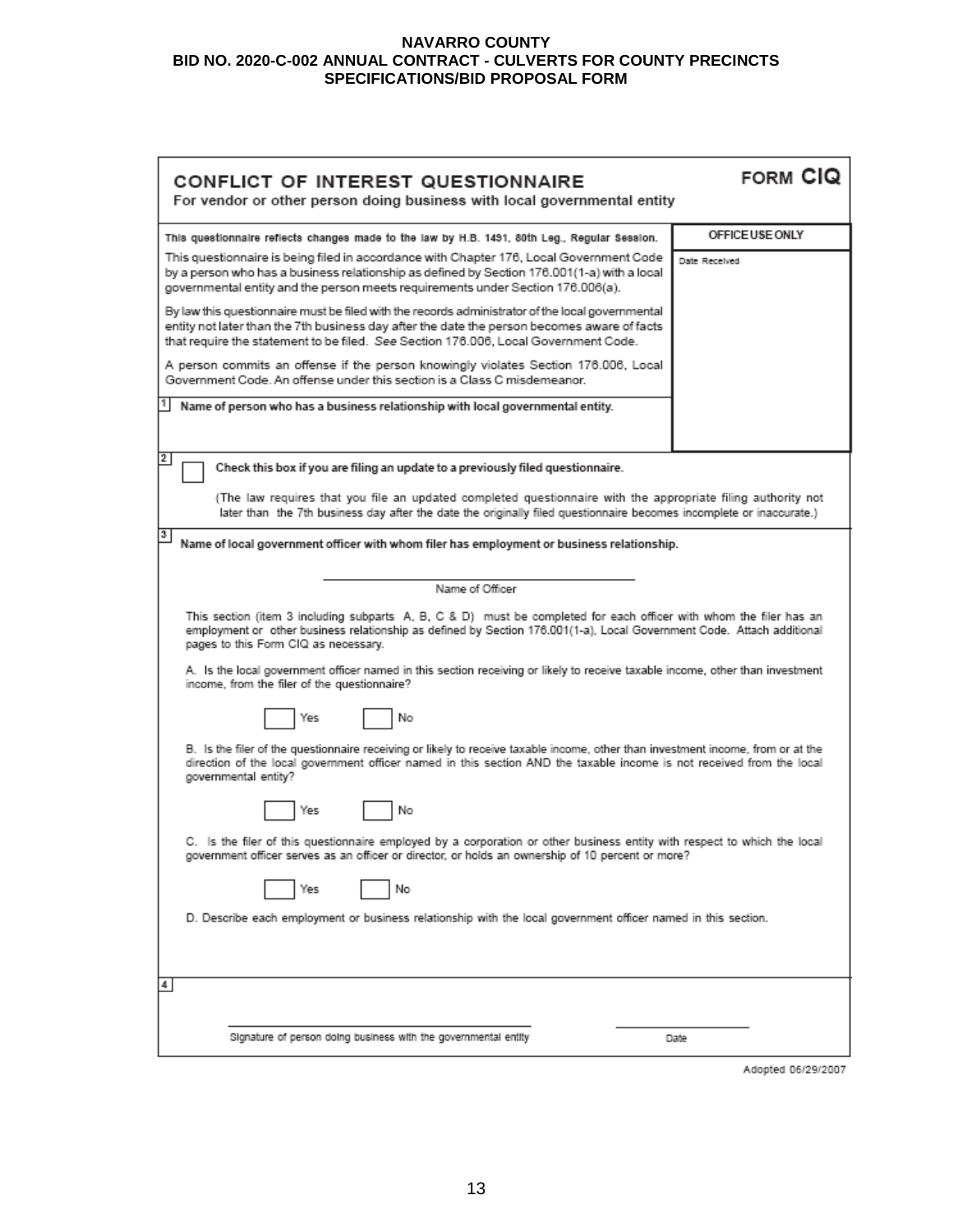# **Contract Checklist**

This project will be bid, let and constructed according to the International Building Code 2006 Standards and the Texas Department of Transportation 2004 Standard Specifications for Construction and Maintenance of Highways, Streets and Bridges.

Following are required Documents to be submitted with the Bid Form:

A Statement of Bidder's Qualifications must be completed and submitted with the Bid Form.

A Conflict of Interest Questionnaire must be completed and submitted with the Bid Form.

A list of references must be submitted with the form.

A Bid Proposal Affidavit must be submitted with the Bid Form.

If any statements were *not* checked please provide an explanation in the given area below.

\_\_\_\_\_\_\_\_\_\_\_\_\_\_\_\_\_\_\_\_\_\_\_\_\_\_\_\_\_\_\_\_\_\_\_\_\_\_\_\_\_\_\_\_\_\_\_\_\_\_\_\_\_\_\_\_\_\_\_\_\_\_\_\_ \_\_\_\_\_\_\_\_\_\_\_\_\_\_\_\_\_\_\_\_\_\_\_\_\_\_\_\_\_\_\_\_\_\_\_\_\_\_\_\_\_\_\_\_\_\_\_\_\_\_\_\_\_\_\_\_\_\_\_\_\_\_\_\_ \_\_\_\_\_\_\_\_\_\_\_\_\_\_\_\_\_\_\_\_\_\_\_\_\_\_\_\_\_\_\_\_\_\_\_\_\_\_\_\_\_\_\_\_\_\_\_\_\_\_\_\_\_\_\_\_\_\_\_\_\_\_\_\_ \_\_\_\_\_\_\_\_\_\_\_\_\_\_\_\_\_\_\_\_\_\_\_\_\_\_\_\_\_\_\_\_\_\_\_\_\_\_\_\_\_\_\_\_\_\_\_\_\_\_\_\_\_\_\_\_\_\_\_\_\_\_\_\_ \_\_\_\_\_\_\_\_\_\_\_\_\_\_\_\_\_\_\_\_\_\_\_\_\_\_\_\_\_\_\_\_\_\_\_\_\_\_\_\_\_\_\_\_\_\_\_\_\_\_\_\_\_\_\_\_\_\_\_\_\_\_\_\_ \_\_\_\_\_\_\_\_\_\_\_\_\_\_\_\_\_\_\_\_\_\_\_\_\_\_\_\_\_\_\_\_\_\_\_\_\_\_\_\_\_\_\_\_\_\_\_\_\_\_\_\_\_\_\_\_\_\_\_\_\_\_\_\_ \_\_\_\_\_\_\_\_\_\_\_\_\_\_\_\_\_\_\_\_\_\_\_\_\_\_\_\_\_\_\_\_\_\_\_\_\_\_\_\_\_\_\_\_\_\_\_\_\_\_\_\_\_\_\_\_\_\_\_\_\_\_\_\_ \_\_\_\_\_\_\_\_\_\_\_\_\_\_\_\_\_\_\_\_\_\_\_\_\_\_\_\_\_\_\_\_\_\_\_\_\_\_\_\_\_\_\_\_\_\_\_\_\_\_\_\_\_\_\_\_\_\_\_\_\_\_\_\_ \_\_\_\_\_\_\_\_\_\_\_\_\_\_\_\_\_\_\_\_\_\_\_\_\_\_\_\_\_\_\_\_\_\_\_\_\_\_\_\_\_\_\_\_\_\_\_\_\_\_\_\_\_\_\_\_\_\_\_\_\_\_\_\_

> \_\_\_\_\_\_\_\_\_\_\_\_\_\_\_\_\_\_\_\_\_\_\_\_\_ Contractor Signature Date